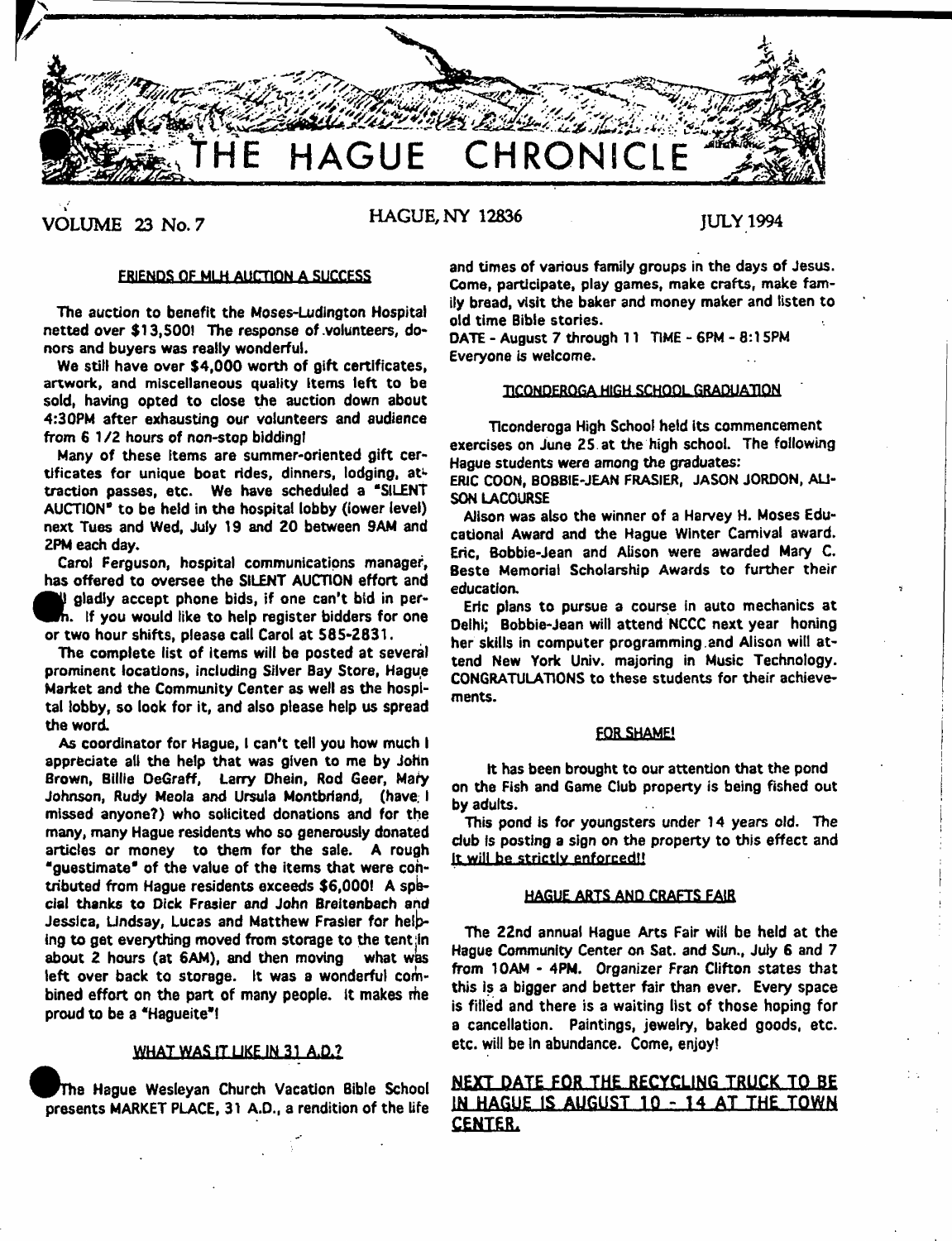## CLINICS OFFERED AT MLH

Moses-Ludington Hospital is offering a GLUCOSE/DIABETES Screening Clinic on Wednesday, July 20 from 8AM to 10AM. MUST BE FASTING nothing to eat or drink after midnight. Please report to the Lobby near the Admissions office.

The clinic is FREE OF CHARGE to all residents of Hconderoga, Hague and Putnam as part of the hospital's contractual fulfillment.

There will be a cholesterol clinic on AUGUST 17th - SAM - 10AM. This clinic Is also Free of Charge to ail residents of the above towns.

## HVFD RUMMAGE SAL£

The rummage sale held by the ladies of the Hague Volunteer Fire Dept, is being conducted at the OLD Town Hall on Mon., Wed. , Fri., and Sat. from 9AM to 3PM each of those days, in addition to evening hours (6-8PM) on Fridays and Saturdays.

There are MANY items of clothing, with most priced at 25\$ or less . . . where else can you find top brands of clothes for only 25\$?

There is also a screen house, measurng 12' x 15', in excellent condition, for only \$100.

There are books, shoes, and assorted knicknacks; do come in and browse to your heart's content. Pat, Janice, Joyce and Ethel would be delighted to see you and to help you in any way they can.

It takes a lot of quarters to buy the equipment our emergency personnel need! . . . ewa

## AMISH QUILT SHOW

The Hague Community Center will be the location for the Amish quilt show and bake sale on July 19 from 9AM to 5:30PM. There is no admission charge. For further information, call Sylvia Raymon, 585-6860.

## BiKEWAYS NETWORK

The N.Y. Office of Parks, Recreation and Historic Preservation and the VT Dept, of Forest, Parks and Recreation have been cooperating in a bi-state effort in the development of the Lake Champlain Recreatioh Management Program. A major component of the program is the establishment of a network of bikeways around and across Lake Champlain that is currently being coordinated with local governments, the Province ofQuebec and other bikeway initiatives.

Several bike tours are being sponsored by the two states: Tour #1 - July 23 - Crown Point Bridge - Shoreham Ferry Tour.

Tour #2 Charlotte Ferry Tour

Ħ

September 24-25 - Weekend Tour. Lake Champlain -Richelieu River Tour. (Call for reservation, space limited).

For more information on these bike tours, call 474- 041

# **EPISCOPAL CHURCH AUCTION**

The Church of the Cross, Ticonderoga, will hold its annual auction and sale on July 16, 1994 on the church lawn on Champlain Ave starting at 9AM with the following tables: Jewelry, White Eiephant, Food, Collectables, Arts and Crafts, Books, Plants and Toys. -

The auction starts at 10AM. Three drawings will be held: 1st drawing \$100 fuel oil, 2nd Drawing \$100.00 cash and third, Picnic Basket with all your picnic supplies.

Light luncheon will be served all day.

# **FOR SALE**

The Hague Wesleyan Church has an upright piano to sell. For information contact the pastor, Michael Bailey at 543-6545.

## LOST. MISPLACED. BORROWED. WHATEVER

Your editor seems to be losing her marbles. Last fall I had four straight white plastic chairs for a table on my porch. This spring ( don't seem to have them. Could I possibly have lent them to someone and you have forgotten where they came from? Sure would like to find them. Call 543-6633, if you have four chairs that came out of the blue - orjust to commisserate with me.

# **WOMEN HELPING WOMEN**

On July 11 a large group of women were treated to a discussion by Constance Boardman and Joan Lemery on the subject of "Empowering Women's Self-Worth". It was agreed by all present that it was a very informative and entertaining evening.

On August 8 at 7PM at the Community Center WHW will host Mr. Dick Zack from Glens Falls who will speak on the subject "What To Do Until 911 Gets There". Mr. Zack has 30 years experience in emergency care, is a NYS Advanced Critical Care Technician and has been licensed to teach for the past 15 years.

With the audience participating he will demonstrate the Heimlich maneuver, CPR, proper opening of an airway, stabilizing someone who's fallen, stopping bleeding and a short short course in "how not to panic" .

 $\sim$   $\sim$ 

# DESSERT CRUISE TO BENEFIT EMPS FELLOWSHIP FUND

Enjoy beautiful Lake George from the decks of the Horicon with the convenience of leaving from the Silver Bay dock. Date: Wednesday, August 17. 6:30PM boarding time, 7-9PM cruising. \$16.00 per person. Call 543-8833 for info, or reservation. 7/94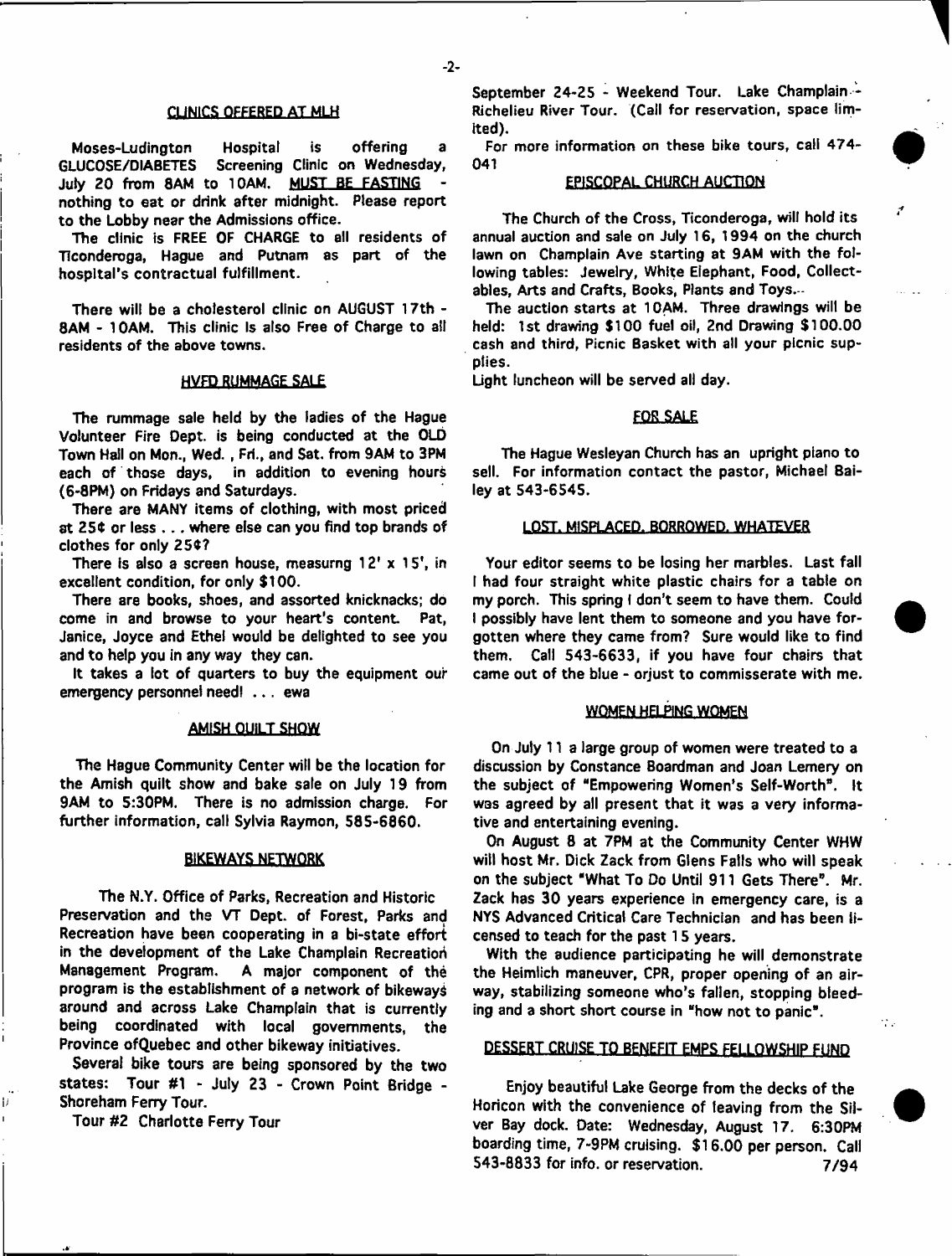# ZONING-BOARD OF APPEALS - 6/ 23/94

A public hearing was held regarding Reynolds (42-1- 24) and Brown (42-1-26), both residential additions requiring, area variances and both in Cape Cod Village. The Cape Cod Village Architectural Committee gave its approval to both projects. Only one negative criticism was heard and that was a concern for the septic systems.

At the regular meeting the board approved both projects with the condition that the septic systems be upgraded to code in a timely fashion.

Lazarus (66-01-13) Sabbath Day Pt. - Shoreline setback area variance. Deck between two structures. A public hearing will be held at the next meeting. . . djh

# PLANNING BOARD - 7/7/94

A public hearing was held on Daltner (46-1-21) Pine Cove - Residential addition.. . There were no comments either for or against the project.

In the regular meeting following, the Oaltner project was approved.

Town of Hague (1-1-15) Physician's Office (Old Town Hall). Absolute approval was given for a six month period with no site plan review. If it is to continue after January 1, the town will upgrade the septic system if necessary.

Christmas & Assoc. (41-1-37), Battle Hill Road, major seven lot subdivision. A site plan review has been scheduled..

Lazarus (66-01-13) - Motion made to let Site Plan Committee to make recommendatons for board... djh

SPECIAL TOWN BOARD MEETING 7/7/94

 $\mathbf{r}$ 

 $\mathbf{r}$ 

A special meeting of the Hague Town Board was held bn July 7 to discuss the Block Grant Funds under the Small Cities Program. A resolution was passed to hold a public hearing at the Town Hall on July 21 at 7PM in order to give interested members of the public the opportunity to be heard thereon.

There is an opening on the Town Park Committee and also on the Zoning Board.of Appeals. Applications are being acepted at the town office.

The regular meeting of the Hague Town Board on July" 12 was postponed until July 19, because the supervisor was planning to be in Washington to lobby for funds for a sewer system. News of the July meeting will be in the August **Chronicle.**  $\sim$  1

With reference to the supervisor's trip to Washington, he informally stated to me today (7/14) that it was successful and funds will be forthcoming very soon. Good job! . . . djh

Our faithful reporter for all the town meetings is hospitalized. We all wish her a speedy recovery (especially me!) . . djh

# EXHIBIT EXTENDED

The Carillon Garden Club's silent auction of teacups is being extended through August along with the exhibits which have been on display since June 18. It is quite a unique exhibit and the club feels you will find it worth your time to stop in the Hancock House between 10AM and 4PM any day of the week. You will be most welcome.

#### T1 HIGH SCHOOL TQ OFFER AUGUST REGENTS

Ticonderoga High School will be offering the following Regents and RCT examinations on Wed. Aug 17. **&3QAM**

RCT in science **RCT in writing** RCT In global studies Comprehensive English Sequential math, course I Sequential math, course II Sequential math, course III Introduction to occupations 12;30PM RCT in mathematics RCT in reading RCT in U.S.history & government Biology Chemistry Earth Science RE In global studies RE in U.S. history and government

Students who plan to take any of the tests should call the high school at 585-7177 as soon as possible. There will be a \$5.00 administration fee for all Ti High School students and a \$15.00 administration fee for students who live outside the district.

# ART QN\_TH£\_GREEN

Plans are being finalized for the first annual Art On The Green, fine arts exposition to be held in Crandall Park on Augut 6 from 10AM - 4PM.

The arts event is being co-sponsored by the Lower Adirondack Regional Arts Council (LARAC) and the Artist's Studio of Queensbury.

More than two dozen fine artists will be set up in the park near Crandall Pond and will be exibittng and seliign their works. Many artists will also be demonstrting, including Queensbury artist Jim Palmer who will be demonstrting knife painting.

The event is open to the public free of charge.

*LittU garden gods, Und our rambler's ird array \*B(ts\$ the. time of sawing, Waits tfte fumey-Bce Her labours, Watering and growing', Bless our garden that it mag Lastly, wfien our sunflower nods, 'Beat our ne^-door neighbour's.* **...** *Cottage garden Braycr • Stanza Z*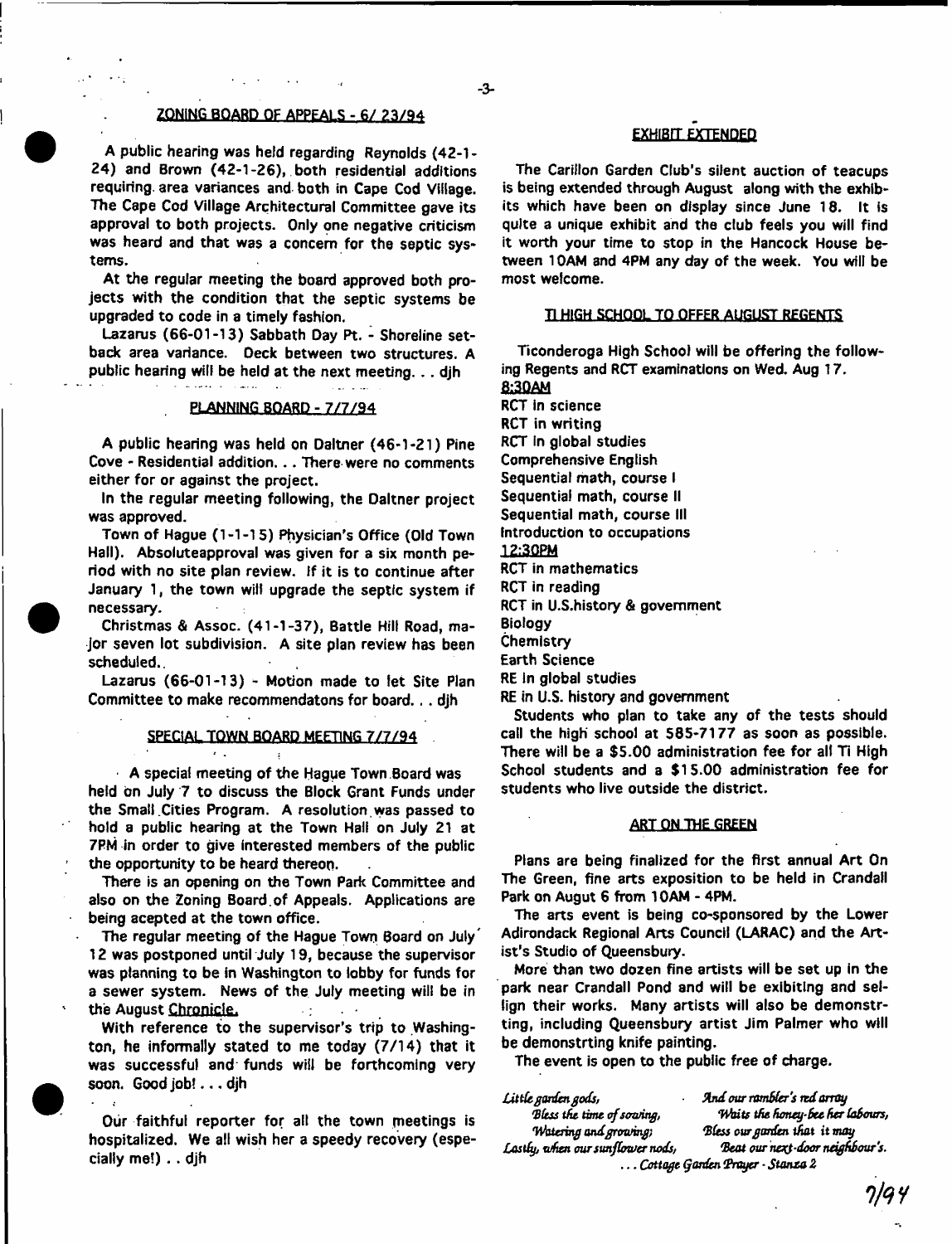## HVFD-DBJILLS

Lt. Mark Rutkowski of the Hague Volunteer Fire Department has announced there will be drills held on July 15, 22, and 29 at 7:15PM (Fridays). All firemen are asked to be present.

## IS LAKE GEORGE HEADED FOR TROUBLED WATERS ?

Lake George is still one of the cleanest lakes in the world. However, the Rensselaer Fresh Water Institute's Report on the Lake George Chemical Monitoring Program 19BQ-199Q. which was recently published, identifies some of the specific signs of water quality decline in Lake George.

The following is excerpted from the April 1994 Lake George Association News.

Q. *If Lake George is still so dean, why are research scientists worried about a downward trend in water quality? Lake George is s till used for drinking water and for recreation, and it's still crystal clear.*

A. For more than a decade scientists who measure the lake water for specific data have tracked worrisome signs of decline, especially near developed areas. Several chemical and biological changes show that pollution and nutrients in Lake George seem to be exceeding its capacity to absorb them. These changes reduce the water's oxygen supply, and trigger the growth of algae that forms surface scum and green hairy growths on submerged objects.

Q. *What are the changes that scientists have found and what do they mean?*

A. One Is precious Dissolved Oxygen (DO), which is decreasing significantly in the south basin's deep water areas during the fail season, especially the Tea Island test site north of Lake George Village. While there is a decline in DO in areas to the north, it is less serious than the south basin. Needed by fish and other aquatic organisms, oxygen first dropped below 4 parts per million (PPM) in 1985 and repetitive samples in the deep water pocket near Tea Island. According to guidelines established in "The Plan for the Future of Lake George," DO should be at least 5 ppm at two meters above the bottom.

Dlsisolved oxygen levels of 4ppm or more is needed to supply the respiratory needs of salmon and trout. If these trends continue and DO declines, deep-water fish will move out and find other habitable sites. Low oxygen levels may also promote greater algal growth by freeing nutrients that would remain bound into the sediments under aerobic conditions - conditions where concentrations of oxygen are higher.

Oxygen levels vary naturally depending on water temperature, daylight that spurs photosynthesis in aquatic plants, and primarily absorption from the surface, with wind and wave action seeding the process.

Another change is increased Total Phosphorous (TP.

This suggests that more nutrients are moving into the lake from the surrounding land, especially from developed areas. Lake George phosphorous levels have increased 38% in the south basin and 20% at the northern end of the lake during the study period.

Lake George's designation as a Class AA Special lake that is used for drinking water and for swimming and other recreational uses, depends on the condition of its water. Phosphorous fuels growth of algae that degrades water quality. Tests that show increased TP counts are evidence that there are more nutrients in the water than there used to be.

Q. *How do the statistics on total phosphorous compare with the goals set for Lake George.*

A. Total phosphorous levels in general are within the 7 ppb (parts per billion) goal that was set for Lake George in 1987 by the "Plan for the Future of Lake George." The mean concentration of TP is S.2 ppb throughout the lake, and 4.5 ppb In surface water.

However, the TP levels have b ecome increasingly elevated in the more developed southern basin, especially at the Tea Island site. Total phosphorous concentrations at Tea Island reached a mean of 10.7 at 30 meters (about 98 feet), and a summertime mean of 5.8 at 25 meters (82 feet), in the summer months, near shore areas of Warner Bay continue to have high total phosphorous counts of a mean of 7.9. The test site at Rogers Rock at Lake George's north end shows TP levels that are rising, but remain below the 7ppb goal.

£. What *happens when increased pollution stimulates' algal growth?*

A. When nutrient levels Increase, so does algae- especially fast growing undesirable blue-green algae. This reduces water clarity, tends to form a scum on underwater objects, and affects the taste and odor of the water. When algae are overabundant, there decay depletes beneficial dissolved oxygen. As the primary source of food in the lake's eco-system, algae can also increase other species that age a lake prematurely.

Q. How do scientists know the amount of algae?

A. Scientists can gauge the amount of algae by testing the water for chlorophyll, the pigment that makes photosynthesis possible. They found that chlorophyll concentrations although increased by a factor of seven, were lower in the northern portion of the lake. But in the south, where chlorophyll has grown seven times more rapidly than in the north, algae is likewise increasing by a factor of seven. This contributes to rapid water quality decline in Lake George.

Q. *What makes this study significant?*

A. This study, which is privately financed by the LGA Fund, continues year after year. This consistent collection of data enhances the reliability of the results. If data is collected sporadically, it is subject to such outside variables as unusual weather or onetime occur, rences.

For copies of the full Report on the Lake George Chemical Monitoring Program 19B0-1990. contact John Breitenbach, Jr. at the Hague Community Center. 7/94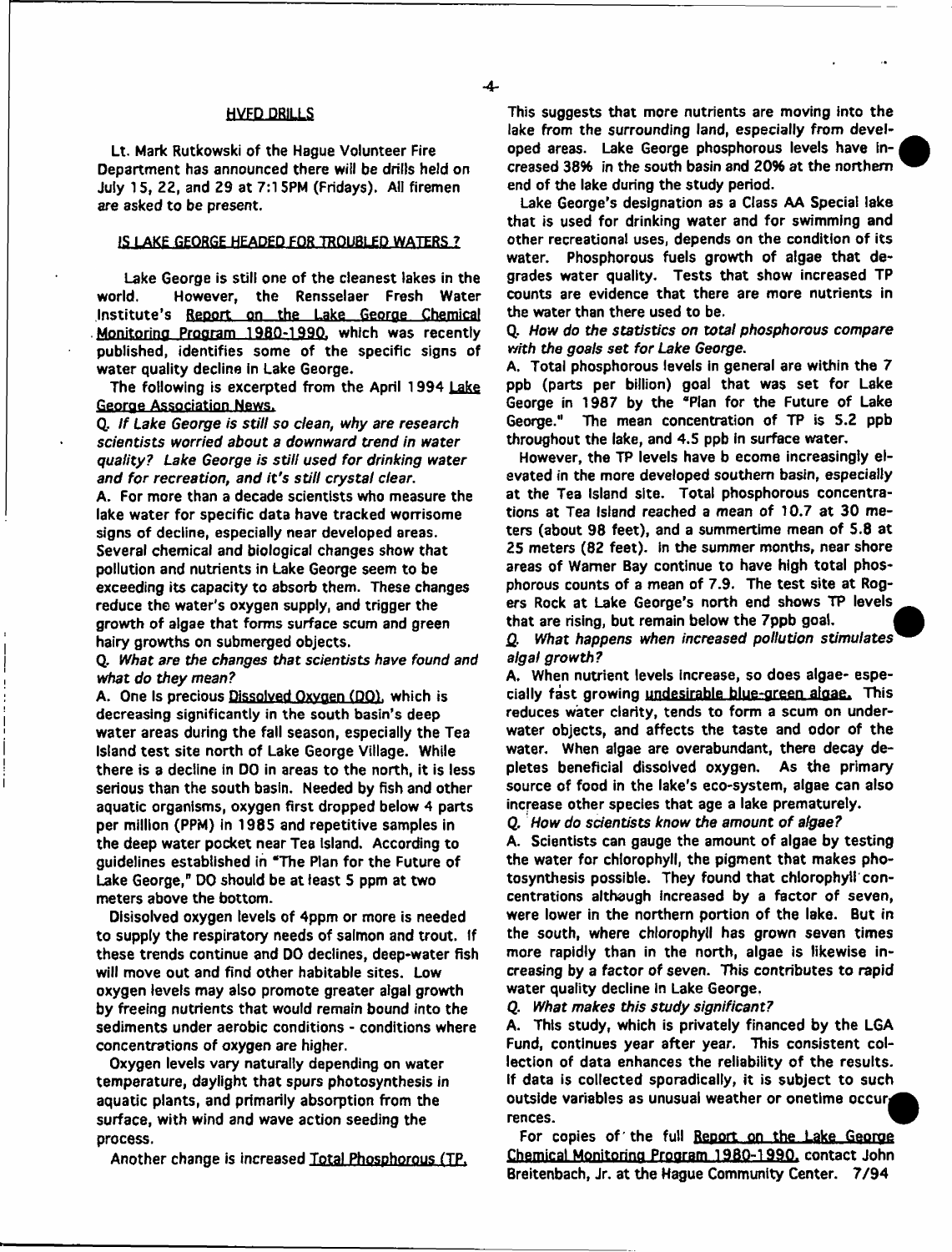## **NATURE NEWS** Laura Meade

For ten weeks this spring fifth and sixth grade students from ten different school districts in the Northeast came to the Silver Bay Asoc. to participate in a camp-like program designed to study nature and<br>human relationships. A non-profit organization. A non-profit organization, Nature's Classroom, chose to conduct their activities for these school groups at Silver Bay because it is an appropriate place to interact in small groups and to learn the techniques of asking questions about nature.

For many years I have felt that the Town of Hague is a great "Nature's Classroom". My curiosity and the questions of others has prompted me to embark on a life-long study of nature using the same techniques as these school organizations. People often ask me questions about nature and I try to answer honestly, using reference books, personal documentation, people with local expertise and museum resources. Here are a few of the questions I have asked myself and others have asked me.

How did Lake George get formed? Why do some locations of Lake George have much deeper water than others? What fish prefer deep water and what fish prefer much shallower water? Why are some Lake George shorelines rocky peaks while others are sandy beaches? Does the lake flow North, South, East or West? Did Lake Goerge ever flow in two directions at the same time? Do alt of the brooks in the Town flow into Lake George? If not, where do they flow? Where is the "dividing line" in the Town of Hague that determines if water is flowing into the Schroon River/Hudson River watershed or the Lake Champlain/ St. Lawrence River watershed? Why is there such a large gravel pit at Sabbath Day Point? Is graphite a mineral or a rock? Why is graphite found in some locations and not others in Hague? How were the cirques formed on Rogers Rock Mt? Why is the bedrock of Trout Brook (along the flat area near New Hague Rd) formed in such a way as to have large sections of quartz? Was thre ever a rock quarry in Hague? Are there places where quicksand might trap someone in the fields or meadows? Is there a good-sized "sink hole" that has been filled in with boulders so animals will not fall into it?

Why did many more Yellow Lady's Slippers bloom along the Tongue Mt. roadside this June than had been noticed before? Which wiidflower blooms first in spring, even as snow and ice are melting in wet ditches? Can certain flowers be. planted to attract butterflies? if so, what ones are recommended? What wildflowers are protected by law from picking or removing that grow in Hague?

Would a Brown-headed Cowbird lay an egg in the nest of a Common Yellowthroat? If so, would the female Common Yellowthroat raise a Brown-headed Cowbird chick after it hatched? How long is the incubation period for Cardinal eggs? What is the handsome black and white bird with a rose colored vest that is about the size of an Evening Grosbeak?

Of the land owned by New York State in Hague is there any acreage which has a wilderness designation under Adirondack Park Agency regulations? Who owns Jabe Pond?

Do vou have questions? ... Do you have answers?

# **"WHIRLWIND, QUINTET". TQ CLOSE 139.4-CQNCEftT SEBIES**

The WhirlWind Quintet will present the final concert of the "Chamber Music at Grace Chapel" 1994 season at 7:30PM on Sat. July 23 in Grace Memorial Chapel on Sabbath Day Pt.

This woodwind ensemble, based in NYC, is active with Young Audiences bringing live performances to the NY public schools. On July 23 they will perform a variety of music including works by Ibert, Vivaldi and Joplin.

Freewill donations to help defray the costs of the concerts will be taken at the door. (Suggested donation, \$5)

These concerts are made possible in part with public funds from the NYS Council on the Arts and Warren County, under the aegis of the Decentralization Program.

### BOATING COURSE OFFERED

A second Young Boater's Safety Course will be given in the Hague Town Center beginning on Monday, August B, through Friday, August 12 from 10AM until 12 noon.

Anyone between the ages of 10 and 18 who wishes to operate a motorboat alone is eligible to attend. Materials and Instruction are free.

To register call the Hague Town Center at 543\*6161 or the instuctors, Carol and Martin Brown at 543-6403 as soon as possible.

## HOMEWORK HQTUNE COMES TO THE MIDDLE SCHOOL

As we wind down the school year, the Middle School Staff is already looking forward to next year with the installation of a Homework Hotline system. The stafffelt that parents want to be actively involved in all aspects of their student's education, but time constraints, work, andf amily obligations make it difficult to be at school as often as they would like to be. The hotline will allow a parent to calf from any pushbutton telephone and retrieve messages left by the teachers, principal, coaches, organizations, etc. concerning what is happening in the classroom and in the school, as well as finding out the daily assignments. Students who are absent from classes wilt be able to retrieve assignments missed by contacting the hotline.

Information concening the use of the Homework Hotline will be made available before the beginning of the new school year. So let's make the '94-'95 school year a successful one for your child by participating in the Homework Hotline program. 7/94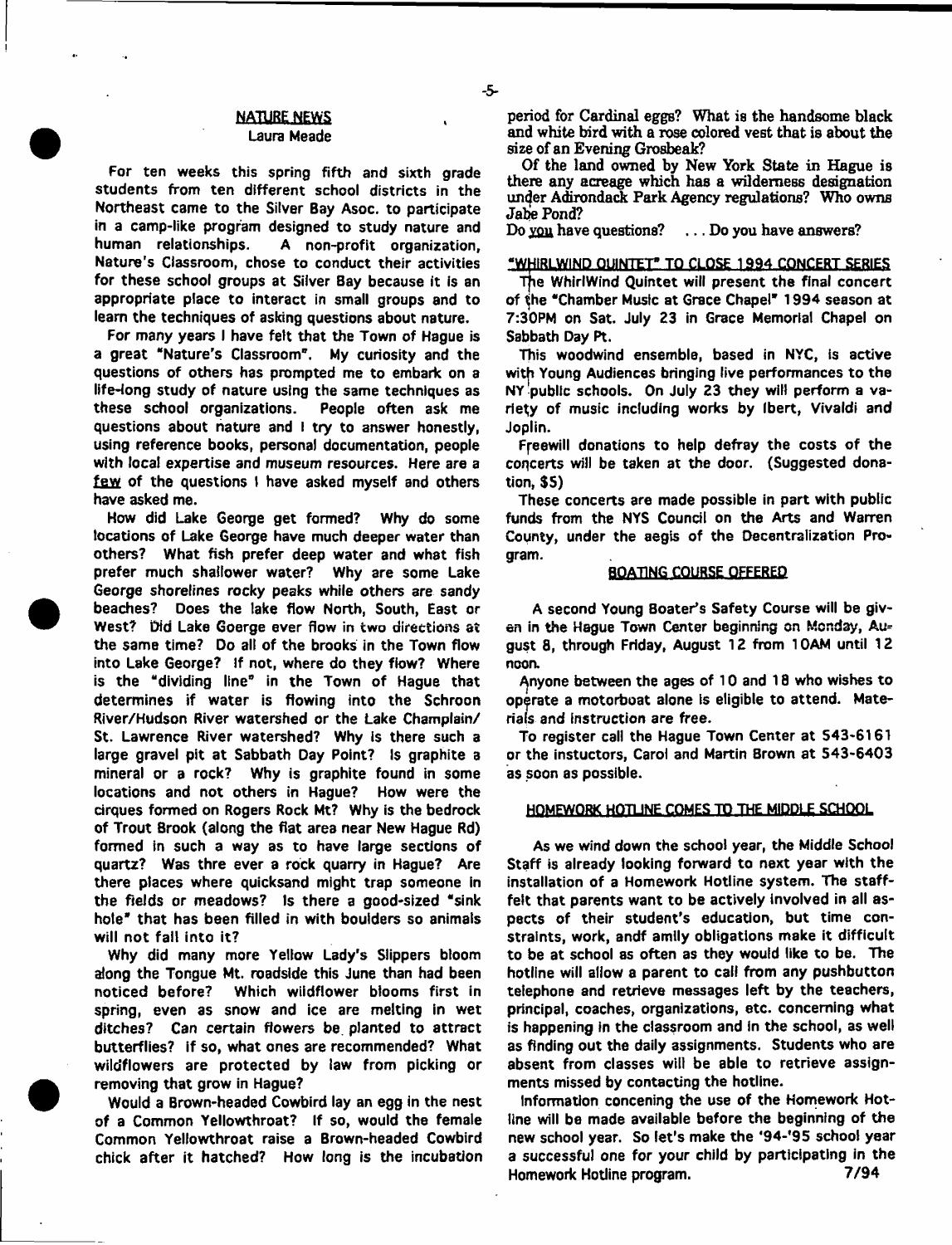## THE WRITER'S VOICE

The Writer's Voice of the Silver Bay Assoc, is holding readings each Thursday evening during July and August. A novelist and short story author, Douglas Glover (July 21)-\$3.00; Susan Kinsolving, a poet who recently published a collection entitled Among Flowers (July 28)- \$3.00.

In August the authors apearing are Martin Espada (August 11 )-\$3.00, an author of four books and member of the English Dept, of U. of MA; Jessica Hagedorn, Sat. Aug. 13 - \$5.00; Mark Nepo, Tues, Aug 16, 8PM, \$3.00; Susan Hubbard (Aug. 18)-\$3.00 a writing instructor at Cornell Univ. and short story author;' Mark Nepo (Aug. 25) - \$3.00 a poet in his 19th year of teaching and Silver Bay's first writer-'in-residence. All readings begin at 7:45PM unless otherwise noted.

The National Readings Tour will bring Laurel Blossom and Thomas Lux to the Watson Arts Center on Aug. 4 at 7:45PM. Jessica Hagedorn, a novelist, poet, performance artist and dramatist, wiif read at Morse Hall on Sat. Aug 13 at 7:45PM.

For more information on any programs, or for a free brochure, please write: The Writer's Voice, Silver Bay Assoc., Silver Bay, NY 12874 or call Sharon Ofner or David Bergh at 543-8833.

## **TICONDEROGA FESTIVAL GUILD**

The Ti Festival Guild got off to a supurb start on June 29 when the board of directors hosted a "President's Party", starting out with a boat ride on the Horicon, a wonderful dinner at Silver Bay and a unique concert in the Silver Bay auditoriume by Mixed Company, a real hip group from Burlington. If they do it again next year, don't miss this gala event!

To open the season's concert series on Tuesday nights under the tent in Ticonderoga, The Lake Placid Sinfonietta gave a delightful performance followed by a scrumptious reception.

The next concert will feature Gina Gibney Dance on Tues, July 19, followed by The Story (Contemporary Folk) on July 26.

Quetzal (Andean Band), eight musicians with familiar and unusual Instruments from all around the New World, will perform on Aug. 21 and the series will conclude on Aug 9 with La Chic 'n Bones, five trombones, piano, bass and drums - and a "chick", a song stylist by the name of Beverly Wittner. As a note of interest, this band includes our own Assemblyman Jim King on trombone. It should be a fun evening. All concerts start at 8PM. Tickets are \$7.00, adult; \$6.00 Seniors; \$5.00 students.

ARTS TREK XII, a FREE Wed. morning series for children starts on July 13 at 10:30AM with the Catskill Puppet Theater performing Hiawatha; July 20, Full Circle Dance for Kids, performed by Gina Gibney Dance; July 27, Tom Paxton, singer and composer of

of folk songs; Aug 3, Quetzal, an exciting band that interweaves the musical heritage of several Latin American cultures and on Aug 10, Child's Play, stories written by children and acted by young people.

# GRACE MEMORIAL CHAPEL CONTINUES SUMMER SERVICES

Historic Grace Memorial Chapel on Sabbath Day Point in Silver Bay continues its 110th year of summer worship serices. Worship is at 10AM each Sunday through Sep 4. The chapel is interdenominational and worship is led by a different minister each Sunday.

The ministers for the remainder of July are: July 17 - the Reverend Glenn Kanestrom of Trinity Episcopal Church, Hartford, CT; July 24, the Rev. Lee VanSickle from the United Methodist Church; July 31, the Rev. Charlote Gosselink of South Emanuel United Church of Christ, Rochester, NY,

The worship leaders for August are:; Aug. 7, the Reverend Nickoias Miles of United Reformed Church of Rosendale, Bloomington, NY; Aug. 14, the Reverend Gerard Van Heest of the Reformed Church in America; Aug. 21, the Reverend Willard Armes from the Presbyterian Church in America; and Aug. 28, the Rev. Winston Saunders of the United Methodist Church.

Rev. Richard Anderson of the Episcopal Church will complete the summer schedule on Sep 4. The chapel organist is Laura Meade of Hague. Special music is provided each Sunday by musicians from the Silver Bay area.

In addition to the worship services, the chapel offers its second chamber music concert on July 23. (See p5)

The chapel is also available for weddings, baptisms, and memorial services. For more information call Carol Babinsky at 543-6044.

You are invited to come, worship the Lord in this beautiful old chapel. A warm welcome awaits you. See<sup>3</sup> you in church! .. cb

THE HAGUE BAPTIST CHURCH is planning to hold another rummage/bake sale sometime the latter half of August. They are accepting clothing in good condition (preferable winter), furniture in good condition, but no large appliances. Call Kitty Zacharencho, 543-6852 for info. More in the August issue as to date and time.

## ANNUAL SILVER BAY EMPS SHOW

The EMPS of Silver Bay are performing the musical Brigadoon on Aug. 12, 13, 14. On Friday, Aug. 12 the performance will be for the benefit of the Hague Volunteer Fire Department.

These shows are always the bright spot of the season at Silver Bay and they welcome the public to the production on Aug. 12. Have a fun evening and support your fire department. Call for information, 543-8833.

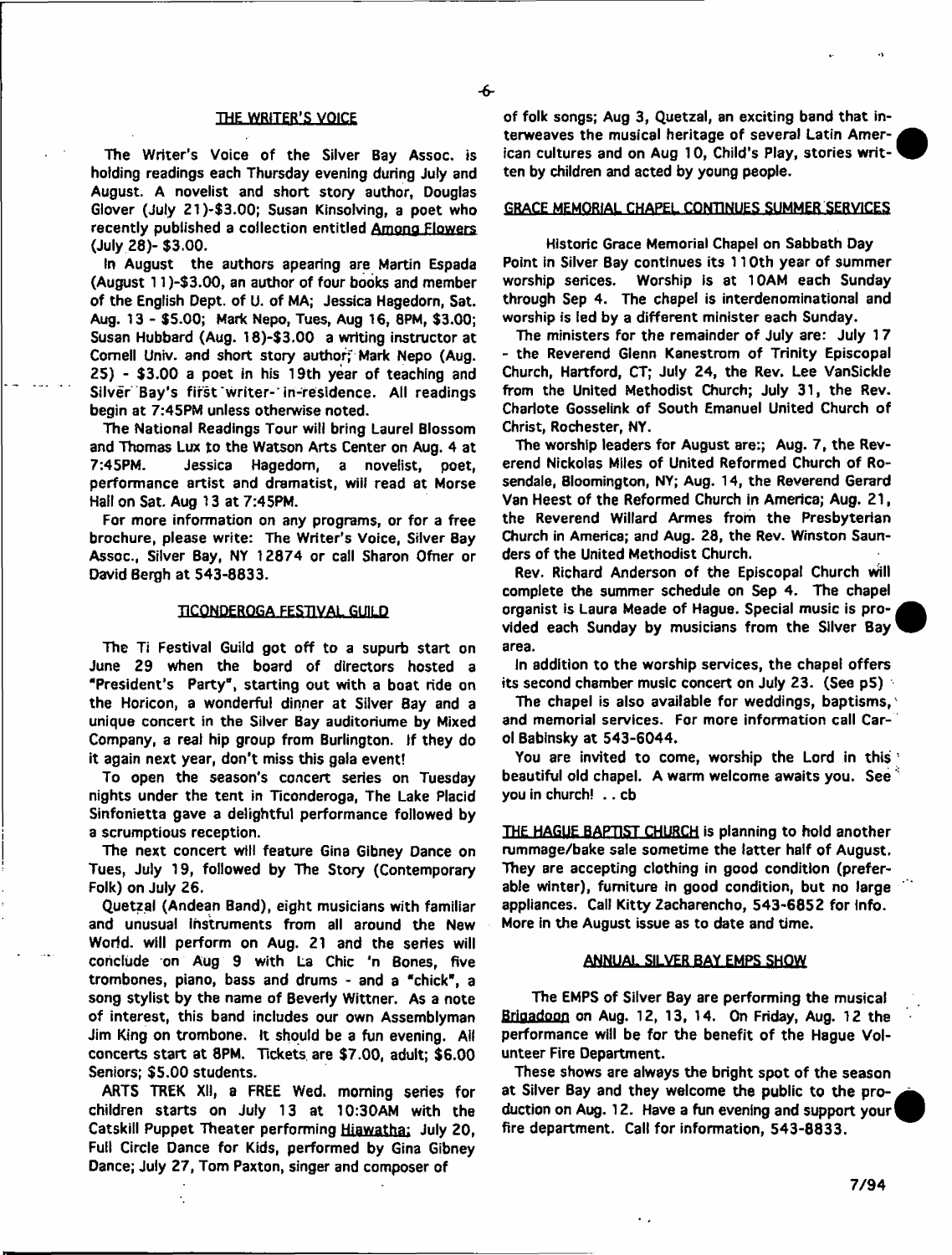# DR. FERNANDO TO PRACTICE IN HAGUE

Or. Ranpall Fernando, a native of Sri Lanka, wilt be opening her office in the OLD Town Hall in Hague on Tuesday, July 19. She has set her office hours on Tuesdays and Thursdays from 7-9PM. For an appointment, a patient should call her office in Ticonderoga -585-6869 to set up an appointment in Hague.

Or. Fernando was educated in Sri Lanka, went to Medical School and did part of her internship there. She continued her internship and got her surgical training at Jewish Hospital and Medical Center of Brooklyn. She has been in the United States for the past 23 years, spent a number of years on the staff of hospitals in Brooklyn and Staten Island and has had her own private practice for the past nine years.

Dr. Fernando came to Ticonderoga on a per diem basis on several occasions and in March was recruited by the hospital for the permanent staff.

When questioned as to why she chose Ticonderoga to set up a practice, she said It was obvious to her that New York City already had too many doctors and that there was a real shortage in this area.

When asked why she was opening an office In Hague, she stated that the supervisor and town board had approached her with the idea of opening an office in Hague and she agreed to consider it.

Dr. Fernando's practice at this time will be limited to children and adults. She does not plan to accept infants or maternity patients. She will, however accept Medicaire and Medicaid patients.

One of the questions that was asked at the last town board meeting was where she would dispose of medical waste. She stated that she would be taking it to her office, from where it is taken to the hospital for disposal.

To date no written contract with the town has been signed. However, according to the town board, It Is expected that she will be using the office rent free for the first six months and will assume responsibility for all utilities. The office has been refurbished by the town, including a new bathroom. A reception was held on Thursday, Jul 14 to introduce Dr. Fernando to Hague residents.

We are looking forward to a long and beneficial association between Dr. Fernando and the residents of Hague.

\*\*\*\*\*\*\*\*\*\*\*\*\*\*\*\*\*\*\*\*\*\*\*\*\*\*\*\*\*\*\*\*

**Just** *for today I wilt try to Uve through this day only, not to tachfe my whole Oft problem at once. f can do things for twelve hours that would appall me if I had to hfep them up for a lifetime.*

*just for today lurid tafo core cf my Body. I will expose it, tak& care for it, nourish it, not ohust it nor neglect it, so that it will Be a perfect machine for my Bidding.*

# RECITAL AT SEMBRICH MUSEUM

Erin Alaisanski, winner of the American Council for Polish Culture Sembrich Award, will present a program of songs at the Sembrich Museum on Sat., July 30, 4PM. To honor Sembrlch's Polish heritage, Alaisanski has chosen works by Polish composers Chopin, Moniuszko and Szymanowski. Also on the program are songs by Rossini, Mozart, Bach and Gluck. Tickets for the recital and reception are \$10. Reservations are recommended. Call 644-2492.



7/94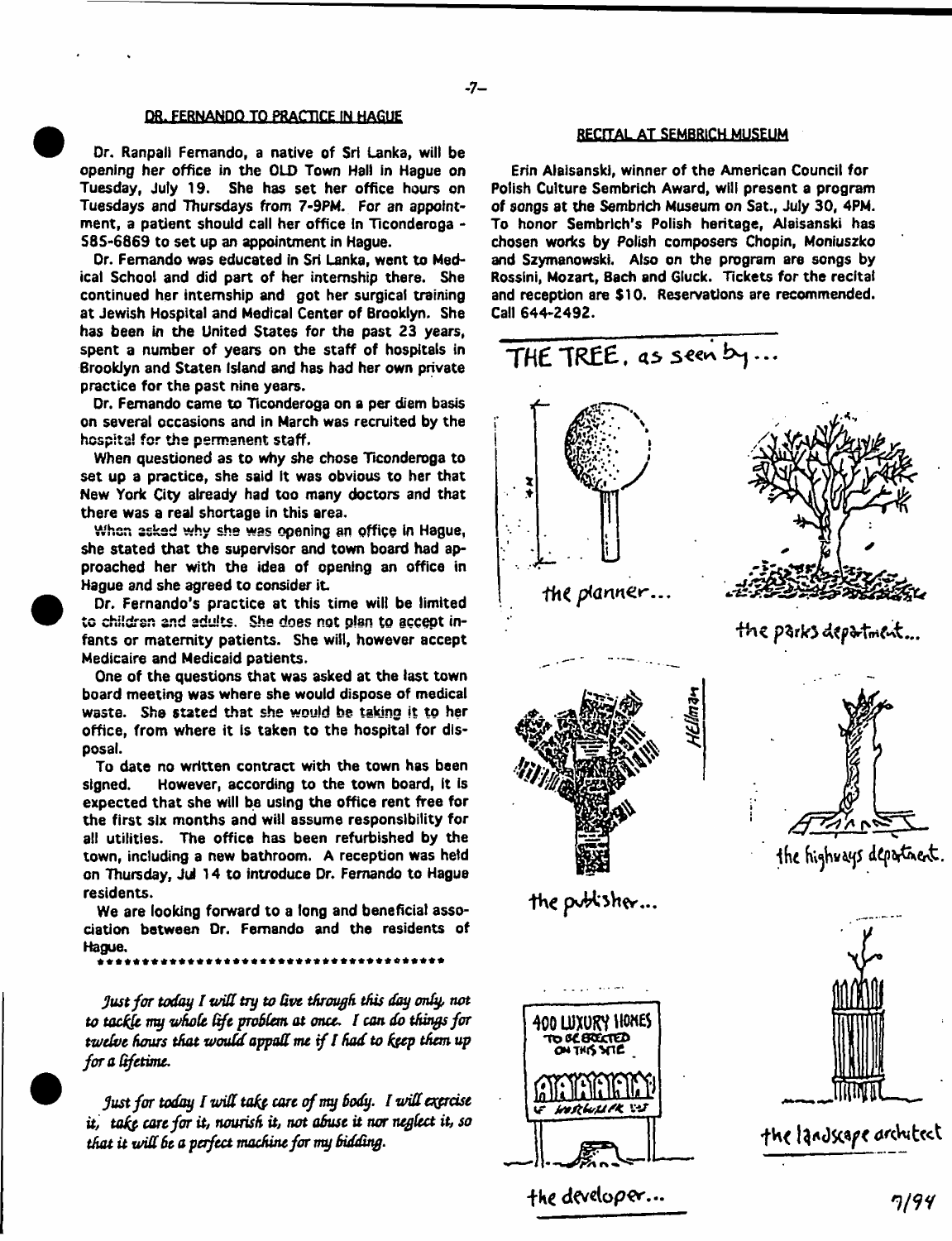# **BRASS QUARTET A HIT AT GRACE CHAPEL <b>ADIRONDACK SHOW TO BE HELD** Laura Meade

 $\cdot$  .

At Grace Memorial Chapel on the hazy, hot, story evening of July 9, a near-capacity audience was treated to a rousing concert by the Prometheus Brass, a professional quartet of two trumpets and two trombones. From the opening "Royal Fanfare" through the final playful rage by Scott Joplin, the crowd was delighted by the group's expertise. Their clear articulation, superb intonation, rich sonority and well-balanced ensemble (despite occasional unnerving flashes of lightning, rumbles of thunder and heavy downpour) was a musical joy.

Artistic Director, Sandra Coffin, who played first trumpet, commented on interesting aspects of the selections, drawing the listener's attention to echo effects, chromatic harmonies, fugal counterpoints, thematic imitations and historic backgrounds of the composer's styles.

Most appealing was the arrangement of the "Washington Post March<sup> $p$ </sup> by Sousa with its lilting march tempo. One almost expected to see an impromptu parade around the chapel! Also, the "Quator" by Anton Simon revealed the contrasts of brass capabilities, with its four sections which displayed some tender moving passages as well as crisp, demanding, lively phrases. Simon exhibited a Russian influence in this piece which had a dramatic character.

Although the three men and one woman were very warm, to say the least, they treated the audience to a light-hearted encore by Couperin. It was obvious acoustics of the chapel, which was designed by William Tuthill (also the architect for Carnegie Hall in New York) enhanced the musical effect for the group.

On July 23 at 7:30PM at the same location, a professional woodwind ensemble, the Whirlwind Quintet, will present a concert. Anyone who has ever played the flute, oboe, clarinet, French horn or bassoon is especially invited.

# **WEATHER NOTES** Mary Lou Doulin

Over all so far it has been a great summer in the beautiful town of Hague. We've had some bouts of unbearable humidity but fortunately, they didn't last too long. The first part of June was prettier and more comfortable than the last half. July has been gorgeous with the exception of the 6th through the 9th when temperatures were 90 with 00% humidity. The thunderstorms of Sat. July 8 did clear the air of excessive humidity and allowed gorgeous days and cool nights to return.

We have adequate rainfall, thus making the lawns and vegetation lush and beautiful. Beauty abounds all around the lake. Have a great summer. (I've got to swimming!)

The third annual Adirondack Memorabilia Show, to be held Sat. Aug 6, 1994 under the Festival Guild tent on the Community Building lawn has been announced by its sponsor, the Ticonderoga Heritage Museum. This event, along with traditional entertainment, is to be held in conjunction with the annual Heritage Day.

It is an opportunity to bring under one roof antique items from all over the Adirondacks. Such unique items as old books, maps, postcards, souvenirs, examples of art, advertising items, old manufactured products, farm implements, hunting, fishing and trapping paraphernalia, photographs, prints, relics, old military items, and other things related to the Adirondacks will be displayed.

Also included in the show will be a display of contemporary art, crafts and other products native to the Adirondacks such as twig and Adirondack furniture, decorative items, pottery, homemade quilts, taxidermy, photographs etc.

The Show Committee feels that the Great Adirondack Region has a rich heritage in its past and a bright future and therefore, is seeking individuals or organizations to participate. There will be a modest fee for commercial vendors only. Those interested In displaying are requested to contact the Ticonderoga Heritage Museum, PO Box 172,Ticonderoga, NY 12883 (518-585- 6366).

The show will be held from 10AM to 6PM. An admission fee of \$1.00 per adult will be requested and supervised children under 12 are admitted at no charge.

# GETZ. GALLUCCI OFFER FALL WATERCOLOR WORKSHOPS

Nationally recognized artists Don Getz and John Gatlucci will teach watercolor workshops during the peak foliage season at the Silver Bay Association.

The workshop taught by Getz will take place Sep 26- 30 and Gallucci's workshop is planned for Columbus Day weekend, Oct 8-10. The workshops will proide daily demonstrations and opportunities for students to do pencil sketches, paint with individual instructon and critique each other's work.

For furthr information call (518)543-6833.

## LAKE TALKS

Tues. evenings at 7:30PM at LGA Center, Rt 9N, Lake George. Free and open to the public.

- July 19 Rabies in wild animals around Lake George
- July 26 Lake George, Its steamboats and the places that they touched
- Aug 2 Boat safety on Lake George
- Aug 9 -What to look for when buying lakefront property
- Aug 16 Zebra Mussels and the outlook for Lake George
- Aug 23 Captivity stories (Eariy settlers captured by Indians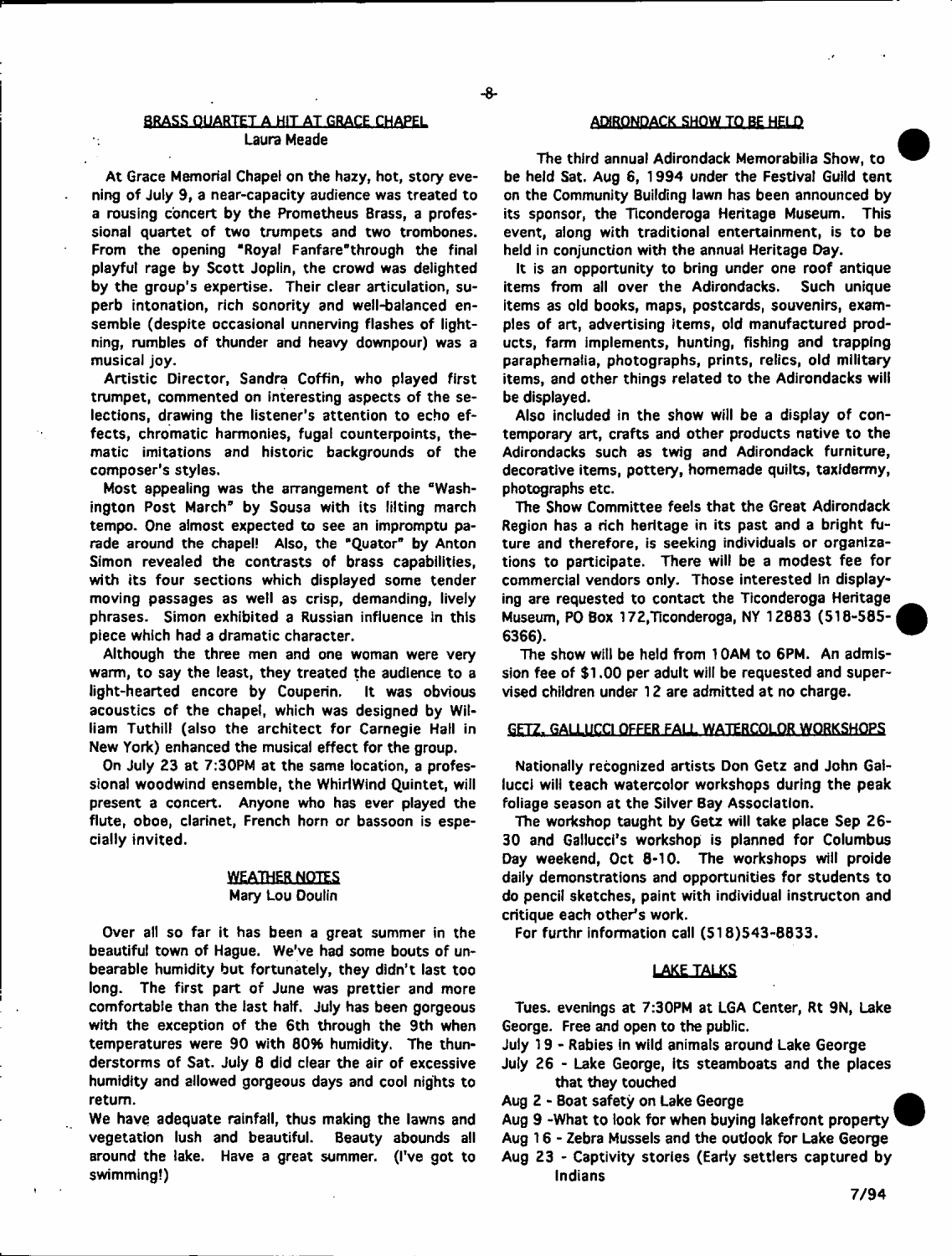## **SOUNDINGS**

**BORN - A boy, Connor Alexander Clifton to Alec and Susan Pannell on December 12, 1993 in Athens, GA. Proud grandfather is Cliff Pannell and great grandmother, Betty deBuys, Hague.**

**BORN - A girl, Abigail Wyndham to Captain Richard and Evelyn Pannell on June 30, 1994 at Ft. Leonard Wood, MO. Grandfather, Ciff Pannell and great grandmother, Betty deBuys.**

**BORN - A girl, Corrine Michele, to Elizabeth Bolton and Frank Slycord, Hague on June 27 at Moses-Ludington Hospital. Proud grandparents are Penny and Dick Bolton.**

**MARRIED - Laura Kelley, daughter of Dr.** *&* **Mrs, C. Stuart Kelley, Reston, VA and Silver Bay, to Jeffrey Buell, son of Mr. & Mrs. Peter Buell, Flemington, NJ and Silver Bay at Silver Bay Chapel on July 2. Reception was heid on the Keiiey's iawn.**

**MARRIED - Laura Jean Miller, daughter of John A. and Jean K. Miller, Silver Bay and Bronxville, NY, to Jeff Moody of Oregon on Ju| 3 at the Sabbath Day Point Chapel. Reception was held at the home of the Millers in Silver Bay.**

**DIED - Edward A. Larter, Jr., Franklin, NH and Silver Bay, NY. on June 12 in Franklin. He is survived by his wife, Judy, son, Alan, daughter Jenny and mother.**

BRITTANY STULL was on the high honor roll for the Fifth Marking Period at Ticonderoga High School. The Haoue Chronicle regrets that her name was omitted from the honor roll list in the June issue.

TREVA BRAISTED was on the Dean's List both semesters at the University of 8uffalo, with a 3.08 average. She is majoring in Pharmacology.

TASHA BRAISTED was on the 5th grade high honors at St. Mary's School in Ticonderoga.

CHRISTOPHER KUZIANIK. Hague, was listed on the Dean's List as a part-time student at North Country Community College.

There is a big difference between free speech and cheap talk.

۔و۔

The following Hague students in the Ti Middle School were listed on the Achievement Roll ofthe 4th Grading Period:

MELISSA BRUNET, TAVISH COSTELLO MICHELLE DEFRAN-CO, DAVID FITZGERALD, BRANDY FRASIER, CHRISTINE FRASIER, PETER HUTCHINSON, LINDSAY FRASIER, THOR GAUTREAU, CRISTINA LAWRENCE, ANDREW MACK, LAUR-EN MACK, KATHRYN RUTKOWSKI, EVE TROMBLEY

Congratulations to UNDSAY FRASIER and LAUREN MACK, who made a score of 100% in Course | Math - a 9th grade level subject. They have both just graduated from the eighth grade this year.

UNDSAY FRASIER was presented the National Society of the DAR award for outstanding achievement in Social Studies at the eighth grade commencement.

The Presidential Academic Fitness Award was presented to MELISSA BRUNET, UNDSAY FRASiER AND LAUREN MACK.

Middle School graduates from Hague included: STEVEN BARNABY, MEUSSA BRUNET, UNDSAY FRASIER, LAUREN MACK, BILLIE JOE SMITH AND SHERI SMITH.

**MICHELLE** DeFRANCO. daughter of Mr & Mrs. David De-Franco, Hague and a seventh grade student at Ti Middle School the past year, has been accepted in a program HORIZONS at Clarkson Univ. for one week for two consecutive summers. The program includes not only compelling academic coursework that uses an integrated approach to the study of science and math, but also has an important personal development and career exploration component that is felt to be critical in encouraging young women in these non-traditional fields of study. Congratulations Michelle!

AUSON LACOURSE. Hague, was awarded a Silver Academic Fitness Award. The awards are given only to graduating seniors who took specific rigorous course work and maintained high academic averages. The six top seniors won "gold" awards and 11 students won the "Silver".

# WEATHER NOTES Mary Lou Doulin

Over all so far it has been a great summer in the beautiful town of Hague. We've had some bouts of unbearable humidity but fortunately, they didn't last too long. The first part of June was prettier and more comfortable than the last half. July has been gorgeous with the exception of the 6th through the 9th when temperatures were 90 with 80% humidity. The thunderstorms of Sat. July 8 did clear the air of excessive humidity and allowed gorgeous days and cool nights to return.

We have adequate rainfall, thus making the lawns and vegetation lush and beautiful. Beauty abounds all around the lake. Have a great summer. 7/94